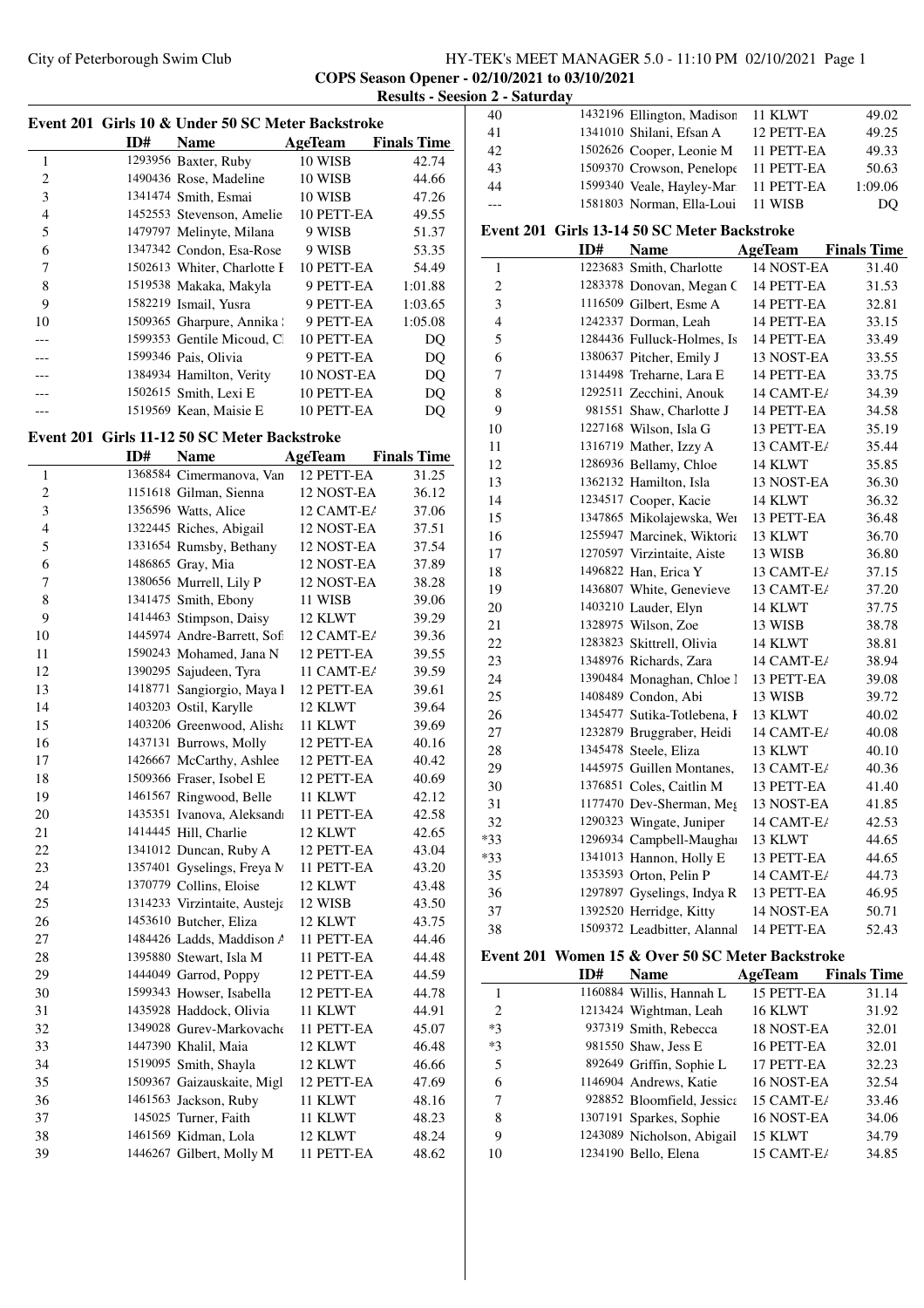### City of Peterborough Swim Club HY-TEK's MEET MANAGER 5.0 - 11:10 PM 02/10/2021 Page 2 **COPS Season Opener - 02/10/2021 to 03/10/2021 Results - Seesion 2 - Saturday**

|                         |     | (Event 201 Women 15 & Over 50 SC Meter Backstroke) |            |                    |
|-------------------------|-----|----------------------------------------------------|------------|--------------------|
|                         | ID# | Name                                               | AgeTeam    | <b>Finals Time</b> |
| 11                      |     | 965869 Pearce, Millie R                            | 15 PETT-EA | 35.18              |
| 12                      |     | 1202062 Turchyn, Alina                             | 15 CAMT-E/ | 35.75              |
| 13                      |     | 1295415 Kidman, Esmie                              | 15 KLWT    | 36.08              |
| 14                      |     | 1254534 Coleman, Jasmine                           | 15 NOST-EA | 36.16              |
| 15                      |     | 1336579 Mixer, Daisy                               | 15 NOST-EA | 36.24              |
| 16                      |     | 1322435 Simmonds, Ella                             | 15 NOST-EA | 37.05              |
| 17                      |     | 1292790 Chapman, Lily                              | 18 NOST-EA | 37.55              |
| 18                      |     | 1237180 Colbourne, Amy                             | 15 NOST-EA | 37.67              |
| 19                      |     | 1185125 Montgomery, Amb                            | 15 NOST-EA | 38.17              |
| 20                      |     | 1331640 Jones, Evie                                | 17 NOST-EA | 38.25              |
| 21                      |     | 1213425 Doig, Sophie                               | 15 KLWT    | 39.77              |
| 22                      |     | 1112716 Staff, Abi                                 | 17 NOST-EA | 40.03              |
| 23                      |     | 1243077 Liddell, Chloe                             | 15 KLWT    | 40.78              |
| 24                      |     | 1216207 Tuffnell, Jemima N                         | 16 PETT-EA | 40.89              |
| 25                      |     | 1313024 Collins, Libby                             | 15 KLWT    | 41.33              |
|                         |     | Event 202 Boys 10 & Under 50 SC Meter Backstroke   |            |                    |
|                         | ID# | <b>Name</b>                                        | AgeTeam    | <b>Finals Time</b> |
| 1                       |     | 1527278 Bacon, Jacob J                             | 10 PETT-EA | 38.28              |
| 2                       |     | 1527282 Miller, Lleyton                            | 10 PETT-EA | 44.04              |
| 3                       |     | 1493764 Baker, Kameron D                           | 10 PETT-EA | 47.24              |
| $\overline{4}$          |     | 1450207 Turner, Toby                               | 9 KLWT     | 50.53              |
| 5                       |     | 1479765 Brunton, Alex J                            | 9 PETT-EA  | 51.40              |
| 6                       |     | 1472290 Larham, Alfie J                            | 9 PETT-EA  | 52.48              |
| 7                       |     | 1601520 Hibbitt, Spencer W                         | 9 PETT-EA  | 55.24              |
| 8                       |     | 1488924 Hill, Cory                                 | 10 KLWT    | 57.60              |
| 9                       |     | 1213138 Curran, Kian S                             | 10 PETT-EA | 1:00.84            |
|                         |     | 1519096 Smulkys, Ignas                             | 9 KLWT     | DQ                 |
|                         |     | Event 202 Boys 11-12 50 SC Meter Backstroke        |            |                    |
|                         | ID# | <b>Name</b>                                        | AgeTeam    | <b>Finals Time</b> |
| 1                       |     | 1431481 Hunter, Oscar                              | 12 NOST-EA | 35.07              |
| $\overline{\mathbf{c}}$ |     | 1428897 Jacob, Frank A                             | 12 CAMT-E/ | 37.35              |
| 3                       |     | 1359482 Johnson, Adam G                            | 12 CAMT-E/ | 37.51              |
| $\overline{4}$          |     | 1439759 Birdsall, Charlie R                        | 11 CAMT-E/ | 37.97              |
| 5                       |     | 1437132 Stavrov, Georgi                            | 12 PETT-EA | 38.65              |
| 6                       |     | 1370135 Wilson, Jamie                              | 12 WISB    | 39.21              |
| 7                       |     | 1384931 Montgomery, Zach                           | 11 NOST-EA | 39.81              |
| 8                       |     | 1352067 Rehus, Charlie                             | 12 PETT-EA | 39.91              |
| 9                       |     | 1403213 Steele, Ned                                | 11 KLWT    | 41.63              |
| 10                      |     | 1441821 Elderkin, Jake                             | 11 PETT-EA | 43.07              |
| 11                      |     | 1405868 Ryan, Theo                                 | 11 KLWT    | 44.21              |
| 12                      |     | 1375836 Jagger, Thomas-Ar                          | 12 KLWT    | 44.81              |
| 13                      |     | 1461579 Jakoniuk, Marek                            | 12 KLWT    | 45.43              |
| 14                      |     | 1276005 Busby, Ashton                              | 11 WISB    | 45.49              |
| 15                      |     | 1461573 Pattison, Alexande                         | 11 KLWT    | 45.70              |
| 16                      |     | 1336872 Joslin, Zac M                              | 12 CAMT-E/ | 45.74              |
| 17                      |     | 1476820 Heather, George                            | 11 PETT-EA | 48.19              |
| 18                      |     | 1434206 Doig, Tom                                  | 11 KLWT    | 49.52              |
| 19                      |     | 1530000 Roczniak, David                            | 11 KLWT    | 50.09              |
| 20                      |     | 1519568 Minns, Ruben I                             | 11 PETT-EA | 51.16              |
| 21                      |     | 1296933 Campbell - Maugh                           | 11 KLWT    | 51.72              |
| 22                      |     | 1395884 Mouzoures, Micha                           | 12 PETT-EA | 52.01              |
| ---                     |     | 1582227 Czyz, Oscar D                              | 12 PETT-EA | DQ                 |
| ---                     |     | 1270605 Baxter, Thomas                             | 11 WISB    | DQ                 |
|                         |     | 1370132 Wilkshire, Harry                           | 12 WISB    | DQ                 |

|                |     | Event 202 Boys 13-14 50 SC Meter Backstroke    |                          |                    |
|----------------|-----|------------------------------------------------|--------------------------|--------------------|
|                | ID# | <b>Name</b>                                    | AgeTeam                  | <b>Finals Time</b> |
| 1              |     | 1223700 Jayakody, Menuka                       | 14 NOST-EA               | 30.00              |
| 2              |     | 1376363 Veiga, Maximilian                      | 14 CAMT-E/               | 30.53              |
| 3              |     | 1242445 Kadar, Janos                           | 14 CAMT-E/               | 30.94              |
| $\overline{4}$ |     | 1333614 Ormsby, Edward                         | 14 CAMT-E/               | 31.01              |
| 5              |     | 1284117 Wall, Ryan                             | 14 CAMT-E/               | 31.20              |
| 6              |     | 1338510 Singh, Gagan                           | 14 PETT-EA               | 31.26              |
| 7              |     | 1205145 Andrews, Lewis                         | 14 NOST-EA               | 31.46              |
| 8              |     | 1222376 Williamson, James                      | 14 CAMT-E/               | 31.55              |
| 9              |     | 1349032 Dearing, Orlando F                     | 13 PETT-EA               | 32.30              |
| 10             |     | 1402406 Lowe, Jacob                            | 14 PETT-EA               | 32.32              |
| 11             |     | 1368602 Bennett, Rufus S                       | 13 PETT-EA               | 32.75              |
| 12             |     | 1281286 Winslow, Samuel                        | 14 CAMT-E/               | 33.23              |
| 13             |     | 1326613 Burrell, Rhys                          | 14 KLWT                  | 34.03              |
| 14             |     | 1336069 Lee, Kian H                            | 13 PETT-EA               | 34.34              |
| 15             |     | 1301947 Mann, Henry                            | 13 NOST-EA               | 34.62              |
| 16             |     | 1381580 Yeaman, Nathan                         | 13 KLWT                  | 35.35              |
| $*17$          |     | 1452313 Stapleton, Jack                        | 14 PETT-EA               | 35.78              |
| $*17$          |     | 1232880 Valenzuela-Niedba                      | 13 CAMT-E/               | 35.78              |
| 19             |     | 1346129 Swindale, Jack R                       | 13 PETT-EA               | 36.20              |
| 20             |     | 1304474 Grimmer, Daniel                        | 14 KLWT                  | 36.48              |
| 21             |     | 1305239 Uttarkar, Kirtan                       | 14 PETT-EA               | 37.44              |
| *22            |     | 1361439 Modolell, Juan                         | 13 CAMT-E/               | 38.11              |
| $*22$          |     | 1336560 Bedford, Evan                          | 13 NOST-EA               | 38.11              |
| 24             |     | 1338513 Lewis, Archie R                        | 14 PETT-EA               | 38.33              |
| 25             |     | 1365590 Baranowicz, Bartos                     | 14 PETT-EA               | 38.37              |
| 26             |     | 1285545 Kotzenberg, Heinri                     | 13 CAMT-E/               | 38.59              |
| 27             |     | 1396843 Stoica, Vlad A                         | 13 CAMT-E/               | 38.84              |
| 28             |     | 1370777 Tennant, Benjamin                      | 13 KLWT                  | 39.14              |
| 29             |     | 1292835 Carter, George                         | 13 CAMT-E/               | 39.29              |
| 30             |     | 1458864 Dougall, Alex P                        | 13 PETT-EA               | 39.50              |
| 31             |     | 1383308 Glasscock, Oliver                      | 13 WISB                  | 39.61              |
| 32             |     | 1478357 Monk, Theo                             | 13 CAMT-E/               | 40.22              |
| 33             |     | 1435348 Lapas, Dominykas                       | 14 PETT-EA               | 42.07              |
| 34             |     | 1519527 Barannikov, Danny                      | 13 PETT-EA<br>13 PETT-EA | 42.21              |
| 35             |     | 1376850 Coles, Joshua R                        |                          | 42.67              |
|                |     | Event 202 Men 15 & Over 50 SC Meter Backstroke |                          |                    |
|                | ID# | Name                                           | <b>AgeTeam</b>           | <b>Finals Time</b> |
| 1              |     | 1146030 Brudnicki, Fabian                      | 17 PETT-EA               | 27.92              |
| 2              |     | 1170730 Monie, Matthew                         | 16 CAMT-E/               | 28.88              |
| 3              |     | 1155058 Oglesby, Tobias                        | 17 KLWT                  | 29.22              |
| 4              |     | 275226 Campbell - Maugh                        | 22 KLWT                  | 29.54              |
| 5              |     | 881326 Woodhouse, Ben                          | 17 NOST-EA               | 29.98              |
| 6              |     | 947604 Williamson, Christ                      | 16 CAMT-E/               | 30.35              |
| 7              |     | 1154080 James, Louis                           | 15 NOST-EA               | 30.54              |
| 8              |     | 882994 Rose, Samuel                            | 18 KLWT                  | 31.13              |
| 9              |     | 832434 Addis, Robert                           | 17 KLWT                  | 32.09              |
| 10             |     | 1287982 Moyses, Daniel B                       | 15 PETT-EA               | 32.19              |
| 11             |     | 1304515 Harrop, Austin                         | 15 CAMT-E/               | 32.29              |
| 12             |     | 1362143 Small, Thomas                          | 15 NOST-EA               | 32.46              |
| 13             |     | 1180912 Isle, Harvey                           | 16 KLWT                  | 32.47              |
| 14             |     | 1165980 Eden, Ben                              | 17 WISB                  | 32.48              |
| 15             |     | 1172253 Dyke, Henri                            | 16 NOST-EA               | 32.55              |
| 16             |     | 1199103 Peacock, Jamie M                       | 15 PETT-EA               | 32.60              |
| 17             |     | 1190498 Smith, Harrison                        | 16 KLWT                  | 32.93              |
| 18             |     | 1161932 Griffin, Keiran                        | 15 PETT-EA               | 33.01              |
| 19             |     | 1381587 Tkacenko, Nedas                        | 15 KLWT                  | 33.58              |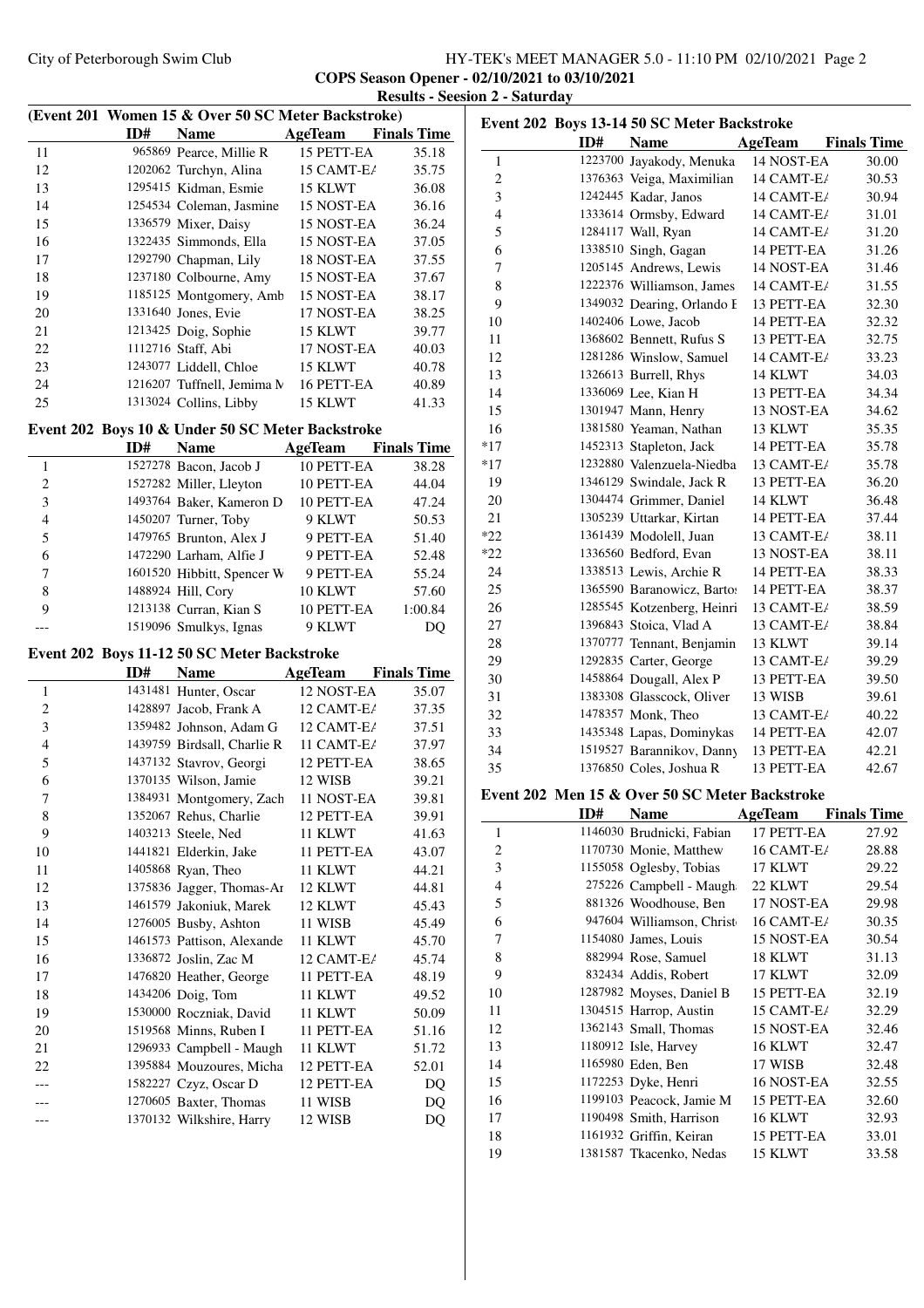# City of Peterborough Swim Club HY-TEK's MEET MANAGER 5.0 - 11:10 PM 02/10/2021 Page 3 **COPS Season Opener - 02/10/2021 to 03/10/2021**

|                |     |                                                      |                | <b>Results - See</b> |
|----------------|-----|------------------------------------------------------|----------------|----------------------|
|                |     | (Event 202 Men 15 & Over 50 SC Meter Backstroke)     |                |                      |
|                | ID# | <b>Name</b>                                          | <b>AgeTeam</b> | <b>Finals Time</b>   |
| 20             |     | 1116152 Loughlin, Connor                             | 16 WISB        | 35.25                |
| 21             |     | 1328973 Wilson, Alex                                 | 15 WISB        | 37.68                |
| 22             |     | 1383307 Croxford, Troy                               | 15 WISB        | 37.71                |
|                |     | Event 203 Girls 10 & Under 100 SC Meter Breaststroke |                |                      |
|                | ID# | <b>Name</b>                                          | <b>AgeTeam</b> | <b>Finals Time</b>   |
| 1              |     | 1384934 Hamilton, Verity                             | 10 NOST-EA     | 1:30.58              |
| $\overline{c}$ |     | 1451009 Ryan, Poppy                                  | 10 WISB        | 1:58.25              |
| 3              |     | 1499802 Anderson, Polly                              | 9 KLWT         | 2:14.22              |
|                |     | 1293956 Baxter, Ruby                                 | 10 WISB        | DQ                   |
|                |     |                                                      |                |                      |
|                |     | Event 203 Girls 11-12 100 SC Meter Breaststroke      |                |                      |
|                | ID# | <b>Name</b>                                          | <b>AgeTeam</b> | <b>Finals Time</b>   |
| 1              |     | 1326523 Harding, Charlisse                           | 12 NOST-EA     | 1:23.18              |
| $\overline{c}$ |     | 1322445 Riches, Abigail                              | 12 NOST-EA     | 1:28.86              |
| 3              |     | 1356596 Watts, Alice                                 | 12 CAMT-E/     | 1:29.04              |
| $\overline{4}$ |     | 1486865 Gray, Mia                                    | 12 NOST-EA     | 1:32.81              |
| 5              |     | 1390295 Sajudeen, Tyra                               | 11 CAMT-E/     | 1:33.89              |
| 6              |     | 1426667 McCarthy, Ashlee                             | 12 PETT-EA     | 1:34.17              |
| 7              |     | 1453610 Butcher, Eliza                               | 12 KLWT        | 1:34.67              |
| 8              |     | 1370779 Collins, Eloise                              | 12 KLWT        | 1:38.46              |
| 9              |     | 1341012 Duncan, Ruby A                               | 12 PETT-EA     | 1:38.56              |
| 10             |     | 1380656 Murrell, Lily P                              | 12 NOST-EA     | 1:38.58              |
| 11             |     | 1376848 Cushion, Emma J                              | 11 PETT-EA     | 1:39.79              |
| 12             |     | 1445974 Andre-Barrett, Sofi                          | 12 CAMT-E/     | 1:40.06              |
| 13             |     | 1414445 Hill, Charlie                                | 12 KLWT        | 1:41.90              |
| 14             |     | 1414471 Peebles, Poppy                               | 12 KLWT        | 1:45.10              |
| 15             |     | 1444049 Garrod, Poppy                                | 12 PETT-EA     | 1:45.17              |
| 16             |     | 1395880 Stewart, Isla M                              | 11 PETT-EA     | 1:47.06              |
| 17             |     | 1370781 Wilson, Sophia                               | 12 KLWT        | 1:47.40              |
| 18             |     | 1405866 Johnson, Milly                               | 11 KLWT        | 1:49.13              |
| 19             |     | 1314233 Virzintaite, Austeja                         | 12 WISB        | 1:50.17              |
| 20             |     | 1403206 Greenwood, Alisha                            | 11 KLWT        | 1:50.29              |
| 21             |     | 1435928 Haddock, Olivia                              | 11 KLWT        | 1:51.03              |
| 22             |     | 1349028 Gurev-Markovache                             | 11 PETT-EA     | 1:51.19              |
| 23             |     | 1386664 Warby, Layla                                 | 12 WISB        | 1:53.21              |
| 24             |     | 1432196 Ellington, Madison                           | 11 KLWT        | 1:55.68              |
| 25             |     | 1461563 Jackson, Ruby                                | 11 KLWT        | 2:04.27              |
| 26             |     | 1508118 Welham - Smith, C                            | 11 KLWT        | 2:04.73              |
| 27             |     | 145025 Turner, Faith                                 | 11 KLWT        | 2:05.07              |
| 28             |     | 1461569 Kidman, Lola                                 | 12 KLWT        | 2:06.19              |
| 29             |     | 1447390 Khalil, Maia                                 | 12 KLWT        | 2:12.43              |
|                |     |                                                      |                |                      |
|                |     | Event 203 Girls 13-14 100 SC Meter Breaststroke      |                |                      |
|                | ID# | <b>Name</b>                                          | AgeTeam        | <b>Finals Time</b>   |
| 1              |     | 1254529 Lyon, Ellie                                  | 14 NOST-EA     | 1:14.76              |
| $\overline{c}$ |     | 1199099 Davis, Lilly K                               | 13 PETT-EA     | 1:19.61              |
| 3              |     | 1314498 Treharne, Lara E                             | 14 PETT-EA     | 1:20.40              |
| 4              |     | 1362132 Hamilton, Isla                               | 13 NOST-EA     | 1:20.59              |
| 5              |     | 1264771 Holgate, Georgia R                           | 13 CAMT-E/     | 1:23.55              |
| 6              |     | 1582233 Doncila, Nicole N                            | 13 PETT-EA     | 1:23.58              |
| 7              |     | 1357403 Minett, Olivia                               | 13 PETT-EA     | 1:24.83              |
| 8              |     | 1234517 Cooper, Kacie                                | 14 KLWT        | 1:25.17              |
| 9              |     | 1348889 Howard, Phoebe                               | 14 NOST-EA     | 1:25.83              |
| 10             |     | 1345477 Sutika-Totlebena, I                          | 13 KLWT        | 1:26.50              |
| $*11$          |     | 1348930 Baldwin, Beatrix M                           | 14 NOST-EA     | 1:26.54              |
| $*11$          |     | 1283823 Skittrell, Olivia                            | 14 KLWT        | 1:26.54              |
| 13             |     | 1227168 Wilson, Isla G                               | 13 PETT-EA     | 1:28.53              |
| 14             |     | 1244330 Joslin, Scarlett O                           | 13 CAMT-E/     | 1:28.62              |

| <b>Results - Seesion 2 - Saturday</b> |                          |                    |                                                     |                |                    |
|---------------------------------------|--------------------------|--------------------|-----------------------------------------------------|----------------|--------------------|
|                                       | 15                       |                    | 1255947 Marcinek, Wiktoria                          | 13 KLWT        | 1:33.60            |
| <b>Finals Time</b>                    | 16                       |                    | 1424473 Lamacraft, Celeste                          | 14 CAMT-E/     | 1:33.62            |
| 35.25                                 | 17                       |                    | 1286936 Bellamy, Chloe                              | 14 KLWT        | 1:33.84            |
|                                       | 18                       |                    | 1348976 Richards, Zara                              | 14 CAMT-E/     | 1:33.87            |
| 37.68                                 |                          |                    |                                                     | 14 CAMT-E/     |                    |
| 37.71                                 | 19                       |                    | 1232879 Bruggraber, Heidi                           |                | 1:34.42            |
| oke                                   | 20                       |                    | 1390484 Monaghan, Chloe l                           | 13 PETT-EA     | 1:35.19            |
|                                       | 21                       |                    | 1386073 Brace, Ruby                                 | 13 PETT-EA     | 1:35.25            |
| F <b>inals Time</b>                   | 22                       |                    | 1270597 Virzintaite, Aiste                          | 13 WISB        | 1:36.28            |
| 1:30.58                               | 23                       |                    | 1353593 Orton, Pelin P                              | 14 CAMT-E/     | 1:36.41            |
| 1:58.25                               | 24                       |                    | 1445975 Guillen Montanes,                           | 13 CAMT-E/     | 1:36.91            |
| 2:14.22                               | 25                       |                    | 1219655 Chapman, Eleanor                            | 13 PETT-EA     | 1:37.01            |
| DQ                                    | 26                       |                    | 1349031 Bull, Jaia G                                | 14 PETT-EA     | 1:37.36            |
|                                       | 27                       |                    | 1403210 Lauder, Elyn                                | 14 KLWT        | 1:39.44            |
|                                       | 28                       |                    | 1408489 Condon, Abi                                 | 13 WISB        | 1:39.58            |
| <b>Finals Time</b>                    | 29                       |                    | 1296934 Campbell-Maughai                            | 13 KLWT        | 1:40.17            |
| 1:23.18                               | 30                       |                    |                                                     |                |                    |
| 1:28.86                               |                          |                    | 1177470 Dev-Sherman, Meg                            | 13 NOST-EA     | 1:40.33            |
| 1:29.04                               | 31                       |                    | 1387693 Jones, Megan                                | 13 KLWT        | 1:41.11            |
| 1:32.81                               | 32                       |                    | 1392520 Herridge, Kitty                             | 14 NOST-EA     | 1:42.15            |
| 1:33.89                               | 33                       |                    | 1441823 Cooper, Amber M                             | 14 PETT-EA     | 1:49.05            |
| 1:34.17                               | 34                       |                    | 1345478 Steele, Eliza                               | 13 KLWT        | 1:49.92            |
| 1:34.67                               | 35                       |                    | 1334044 Doig, Olivia                                | 13 KLWT        | 1:57.91            |
| 1:38.46                               | 36                       |                    | 1393260 Sibley, Caitlin                             | 13 WISB        | 2:05.58            |
| 1:38.56                               |                          |                    |                                                     |                |                    |
|                                       |                          |                    | Event 203 Women 15 & Over 100 SC Meter Breaststroke |                |                    |
| 1:38.58                               |                          | ID#                | <b>Name</b>                                         | <b>AgeTeam</b> | <b>Finals Time</b> |
| 1:39.79                               | $\mathbf{1}$             |                    | 1146904 Andrews, Katie                              | 16 NOST-EA     | 1:14.94            |
| 1:40.06                               | $\overline{c}$           |                    | 1370159 Maggs, Georgia A                            | 16 CAMT-E/     | 1:15.17            |
| 1:41.90                               | 3                        |                    | 1232705 Ransome, Matilda                            | 15 CAMT-E/     | 1:15.66            |
| 1:45.10                               | $\overline{\mathcal{L}}$ |                    | 445702 O'Brien, Sarah                               | 24 KLWT        | 1:15.87            |
| 1:45.17                               | 5                        |                    | 1336579 Mixer, Daisy                                | 15 NOST-EA     | 1:17.08            |
| 1:47.06                               | 6                        |                    | 1277698 Dexter, Macy                                | 15 CAMT-E/     | 1:17.48            |
| 1:47.40                               | 7                        |                    | 1231373 Richardson, Caitlin                         | 15 NOST-EA     | 1:18.70            |
| 1:49.13                               | 8                        |                    | 1146023 Mahoney, Jessica J                          | 16 PETT-EA     |                    |
| 1:50.17                               |                          |                    |                                                     |                | 1:19.98            |
| 1:50.29                               | 9                        |                    | 1331679 Sanford, Jessica                            | 16 NOST-EA     | 1:20.51            |
| 1:51.03                               | 10                       |                    | 445263 Ryan, Lucy                                   | 47 WISB        | 1:20.98            |
| 1:51.19                               | 11                       |                    | 1292798 Chapman, Ruby                               | 15 NOST-EA     | 1:24.02            |
| 1:53.21                               | 12                       |                    | 1221326 Jarrett, Hannah                             | 17 NOST-EA     | 1:25.65            |
|                                       | 13                       |                    | 1444591 Ammann, Leonie F                            | 15 CAMT-E/     | 1:26.31            |
| 1:55.68                               | 14                       |                    | 965869 Pearce, Millie R                             | 15 PETT-EA     | 1:26.50            |
| 2:04.27                               | 15                       |                    | 1229207 Smith, Sydney                               | 15 CAMT-E/     | 1:26.94            |
| 2:04.73                               | 16                       |                    | 1202062 Turchyn, Alina                              | 15 CAMT-E/     | 1:27.43            |
| 2:05.07                               | 17                       |                    | 1307191 Sparkes, Sophie                             | 16 NOST-EA     | 1:29.63            |
| 2:06.19                               | 18                       |                    | 1213425 Doig, Sophie                                | 15 KLWT        | 1:29.83            |
| 2:12.43                               | 19                       |                    | 1292790 Chapman, Lily                               | 18 NOST-EA     | 1:30.56            |
|                                       | $20\,$                   |                    | 1496821 Han, Angela Y                               | 15 CAMT-E/     | 1:31.52            |
|                                       | 21                       |                    | 1387694 Jones, Bethan                               | 15 KLWT        | 1:32.33            |
| <b>Finals Time</b>                    | 22                       |                    | 1348926 Pitcher, Harriet                            | 15 NOST-EA     | 1:35.82            |
| 1:14.76                               |                          |                    | 1313024 Collins, Libby                              |                |                    |
| 1:19.61                               | 23                       |                    |                                                     | 15 KLWT        | 1:37.49            |
| 1:20.40                               | 24                       |                    | 1216207 Tuffnell, Jemima M                          | 16 PETT-EA     | 1:37.83            |
| 1:20.59                               | 25                       |                    | 1243077 Liddell, Chloe                              | 15 KLWT        | 1:38.79            |
| 1:23.55                               |                          |                    | Event 204 Boys 10 & Under 100 SC Meter Breaststroke |                |                    |
| 1:23.58                               |                          | ID#                | <b>Name</b>                                         | <b>AgeTeam</b> | <b>Finals Time</b> |
| 1:24.83                               |                          |                    |                                                     |                |                    |
| 1:25.17                               | $\mathbf{1}$             |                    | 1527278 Bacon, Jacob J                              | 10 PETT-EA     | 1:37.19            |
| 1:25.83                               | $\overline{c}$           |                    | 1416927 Warby, George                               | 10 WISB        | 2:07.71            |
| 1:26.50                               | 3                        |                    | 1450207 Turner, Toby                                | 9 KLWT         | 2:09.97            |
|                                       | 4                        |                    | 1432197 Smulkys, Matas                              | 10 KLWT        | 2:13.70            |
| 1:26.54                               | 5                        |                    | 1589680 Tennant, Samuel                             | 10 KLWT        | 2:14.49            |
| 1:26.54                               |                          |                    |                                                     |                |                    |
| 1:28.53                               |                          | 1488924 Hill, Cory |                                                     | 10 KLWT        | DQ                 |
|                                       |                          |                    |                                                     |                |                    |
| 1:28.62                               |                          |                    |                                                     |                |                    |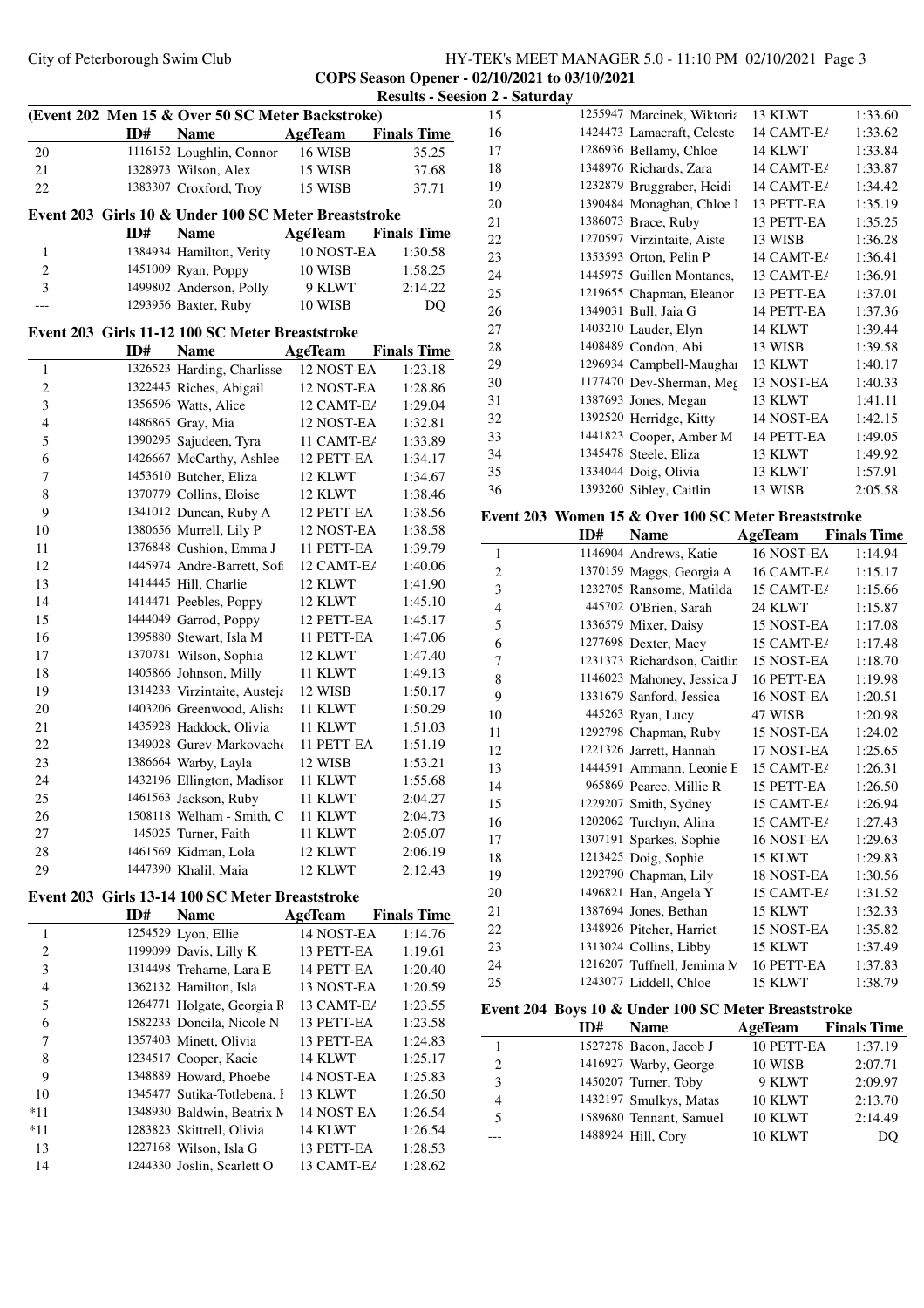#### City of Peterborough Swim Club HY-TEK's MEET MANAGER 5.0 - 11:10 PM 02/10/2021 Page 4 **COPS Season Opener - 02/10/2021 to 03/10/2021 Results - Seesion 2 - Saturday**

÷

 $\overline{\phantom{a}}$ 

|                | Event 204 Boys 11-12 100 SC Meter Breaststroke |                            |                    |                    |
|----------------|------------------------------------------------|----------------------------|--------------------|--------------------|
|                | ID#                                            | <b>Name</b>                | AgeTeam            | <b>Finals Time</b> |
| 1              |                                                | 1359482 Johnson, Adam G    | 12 CAMT-E/         | 1:29.37            |
| $\overline{c}$ |                                                | 1193420 Jones, Josh        | 12 WISB            | 1:32.00            |
| 3              |                                                | 1428897 Jacob, Frank A     | $12$ CAMT-E $\ell$ | 1:32.49            |
| $\overline{4}$ |                                                | 1270605 Baxter, Thomas     | 11 WISB            | 1:34.21            |
| 5              |                                                | 1375836 Jagger, Thomas-Ar  | 12 KLWT            | 1:37.51            |
| 6              |                                                | 1370135 Wilson, Jamie      | 12 WISB            | 1:39.11            |
| 7              |                                                | 1437132 Stavrov, Georgi    | 12 PETT-EA         | 1:39.14            |
| 8              |                                                | 1384931 Montgomery, Zach   | 11 NOST-EA         | 1:40.67            |
| 9              |                                                | 1352067 Rehus, Charlie     | 12 PETT-EA         | 1:41.62            |
| 10             |                                                | 1336872 Joslin, Zac M      | 12 CAMT-E/         | 1:42.65            |
| 11             |                                                | 1405868 Ryan, Theo         | 11 KLWT            | 1:44.58            |
| 12             |                                                | 1461573 Pattison, Alexande | 11 KLWT            | 1:45.84            |
| 13             |                                                | 1403213 Steele, Ned        | 11 KLWT            | 1:47.88            |
| 14             |                                                | 1434206 Doig, Tom          | 11 KLWT            | 1:56.83            |
| 15             |                                                | 1461579 Jakoniuk, Marek    | 12 KLWT            | 2:11.04            |
|                |                                                | 1296933 Campbell - Maugh   | 11 KLWT            | DQ                 |

### **Event 204 Boys 13-14 100 SC Meter Breaststroke**

|                | ID# | <b>Name</b>                 | AgeTeam    | <b>Finals Time</b> |
|----------------|-----|-----------------------------|------------|--------------------|
| 1              |     | 1590250 Sackree, Joshua     | 13 PETT-EA | 1:10.42            |
| $\overline{c}$ |     | 1333614 Ormsby, Edward      | 14 CAMT-E/ | 1:12.79            |
| 3              |     | 1205145 Andrews, Lewis      | 14 NOST-EA | 1:13.54            |
| $\overline{4}$ |     | 1348975 De Wildt, Ross      | 13 CAMT-E/ | 1:14.80            |
| 5              |     | 1222376 Williamson, James   | 14 CAMT-E/ | 1:16.92            |
| 6              |     | 1281286 Winslow, Samuel     | 14 CAMT-E/ | 1:17.07            |
| 7              |     | 1338510 Singh, Gagan        | 14 PETT-EA | 1:17.66            |
| 8              |     | 1326613 Burrell, Rhys       | 14 KLWT    | 1:18.68            |
| 9              |     | 1349032 Dearing, Orlando I  | 13 PETT-EA | 1:19.23            |
| 10             |     | 1402406 Lowe, Jacob         | 14 PETT-EA | 1:21.29            |
| 11             |     | 1109817 Arnup, Finlay       | 14 NOST-EA | 1:22.08            |
| 12             |     | 1368602 Bennett, Rufus S    | 13 PETT-EA | 1:23.34            |
| 13             |     | 1452313 Stapleton, Jack     | 14 PETT-EA | 1:23.40            |
| 14             |     | 1301947 Mann, Henry         | 13 NOST-EA | 1:23.84            |
| 15             |     | 1346129 Swindale, Jack R    | 13 PETT-EA | 1:27.06            |
| 16             |     | 1338513 Lewis, Archie R     | 14 PETT-EA | 1:27.35            |
| 17             |     | 1232880 Valenzuela-Niedba   | 13 CAMT-E/ | 1:28.67            |
| 18             |     | 1336069 Lee, Kian H         | 13 PETT-EA | 1:29.71            |
| 19             |     | 1361439 Modolell, Juan      | 13 CAMT-E/ | 1:29.93            |
| 20             |     | 1292835 Carter, George      | 13 CAMT-E/ | 1:31.24            |
| 21             |     | 1348911 Phoenix McGlynn,    | 13 NOST-EA | 1:32.29            |
| 22             |     | 1116505 Smithee, Oscar      | 13 WISB    | 1:32.46            |
| 23             |     | 1305239 Uttarkar, Kirtan    | 14 PETT-EA | 1:33.49            |
| 24             |     | 1478357 Monk, Theo          | 13 CAMT-E/ | 1:33.65            |
| 25             |     | 1366892 Murray, Edward      | 13 KLWT    | 1:34.81            |
| 26             |     | 1396843 Stoica, Vlad A      | 13 CAMT-E/ | 1:35.01            |
| 27             |     | 1370777 Tennant, Benjamin   | 13 KLWT    | 1:35.25            |
| 28             |     | 1376852 Bridges, Nicholas l | 13 PETT-EA | 1:42.03            |
| 29             |     | 1376850 Coles, Joshua R     | 13 PETT-EA | 1:48.00            |
| ---            |     | 1435348 Lapas, Dominykas    | 14 PETT-EA | DQ                 |
|                |     |                             |            |                    |

### **Event 204 Men 15 & Over 100 SC Meter Breaststroke**

| ID#<br><b>Name</b>             | AgeTeam    | <b>Finals Time</b> |
|--------------------------------|------------|--------------------|
| 929738 Whiteman, George        | 16 PETT-EA | 1:09.72            |
| 961445 Martin, Josh J<br>2     | 15 PETT-EA | 1:11.85            |
| 1235841 Howe, Christopher<br>3 | 16 CAMT-E/ | 1:13.19            |
| 1172253 Dyke, Henri<br>4       | 16 NOST-EA | 1:15.90            |
| 832434 Addis, Robert<br>5      | 17 KLWT    | 1:18.10            |
| 1287982 Moyses, Daniel B<br>6  | 15 PETT-EA | 1:18.24            |

| 7               | 1277792 Gurev-Markovache  | 15 PETT-EA | 1:18.45 |
|-----------------|---------------------------|------------|---------|
|                 |                           |            |         |
| 8               | 1161932 Griffin, Keiran   | 15 PETT-EA | 1:18.91 |
| 9               | 1402803 Everitt, Austin   | 15 NOST-EA | 1:19.54 |
| 10              | 1180912 Isle, Harvey      | 16 KLWT    | 1:20.24 |
| 11              | 889858 Smithee, Oliver    | 16 WISB    | 1:21.36 |
| 12 <sub>2</sub> | 1116152 Loughlin, Connor  | 16 WISB    | 1:21.80 |
| 13              | 1376855 Mouzoures, George | 17 PETT-EA | 1:27.21 |
| 14              | 1328973 Wilson, Alex      | 15 WISB    | 1:27.82 |
|                 |                           |            |         |

#### **Event 205 Girls 11-12 200 SC Meter Freestyle**

|                | ID# | <b>Name</b>                | AgeTeam    | <b>Finals Time</b> |
|----------------|-----|----------------------------|------------|--------------------|
|                |     | 1368584 Cimermanova, Van   | 12 PETT-EA | 2:19.40            |
|                |     | 1357401 Gyselings, Freya N | 11 PETT-EA | 2:44.76            |
| $\mathcal{R}$  |     | 1390295 Sajudeen, Tyra     | 11 CAMT-E/ | 2:45.68            |
| $\overline{4}$ |     | 1459777 Burton, Isabella   | 11 WISB    | 2:52.04            |
| -5             |     | 1395880 Stewart, Isla M    | 11 PETT-EA | 2:56.18            |

#### **Event 205 Girls 13-14 200 SC Meter Freestyle**

|                | ID# | <b>Name</b>                | AgeTeam    | <b>Finals Time</b> |
|----------------|-----|----------------------------|------------|--------------------|
|                |     | 1357403 Minett, Olivia     | 13 PETT-EA | 2:20.96            |
| $\overline{2}$ |     | 1284436 Fulluck-Holmes, Is | 14 PETT-EA | 2:23.15            |
| $\mathcal{F}$  |     | 1277797 Mahoney, Olivia R  | 13 PETT-EA | 2:23.92            |
| $\overline{4}$ |     | 1352059 Harris, Millie     | 13 WISB    | 2:26.76            |
| -5             |     | 1270597 Virzintaite, Aiste | 13 WISB    | 2:37.29            |
| -6             |     | 1219655 Chapman, Eleanor   | 13 PETT-EA | 2:40.00            |
| $\tau$         |     | 1349031 Bull, Jaia G       | 14 PETT-EA | 2:41.18            |
| 8              |     | 1328975 Wilson, Zoe        | 13 WISB    | 2:43.78            |
| 9              |     | 1376851 Coles, Caitlin M   | 13 PETT-EA | 2:51.58            |

#### **Event 205 Women 15 & Over 200 SC Meter Freestyle**

#### **ID# Name Age Team Finals Time**

961448 Salisbury, Harriet 16 PETT-EA 2:08.60

#### **Event 206 Boys 10 & Under 200 SC Meter Freestyle**

|                                             | ID# | Name                                           | AgeTeam    | <b>Finals Time</b> |  |
|---------------------------------------------|-----|------------------------------------------------|------------|--------------------|--|
| 1                                           |     | 1527278 Bacon, Jacob J                         | 10 PETT-EA | 2:37.41            |  |
|                                             |     | Event 206 Boys 11-12 200 SC Meter Freestyle    |            |                    |  |
|                                             | ID# | <b>Name</b>                                    | AgeTeam    | <b>Finals Time</b> |  |
| 1                                           |     | 1370135 Wilson, Jamie                          | 12 WISB    | 2:30.20            |  |
| $\overline{2}$                              |     | 1352067 Rehus, Charlie                         | 12 PETT-EA | 2:31.78            |  |
| 3                                           |     | 1441821 Elderkin, Jake                         | 11 PETT-EA | 2:54.92            |  |
| 4                                           |     | 1270605 Baxter, Thomas                         | 11 WISB    | 2:57.48            |  |
| 5                                           |     | 1276005 Busby, Ashton                          | 11 WISB    | 3:27.86            |  |
| Event 206 Boys 13-14 200 SC Meter Freestyle |     |                                                |            |                    |  |
|                                             | ID# | <b>Name</b>                                    | AgeTeam    | <b>Finals Time</b> |  |
| 1                                           |     | 1338510 Singh, Gagan                           | 14 PETT-EA | 2:17.48            |  |
| $\overline{c}$                              |     | 1346129 Swindale, Jack R                       | 13 PETT-EA | 2:24.61            |  |
| 3                                           |     | 1365590 Baranowicz, Barto: 14 PETT-EA          |            | 2:38.88            |  |
| $\overline{4}$                              |     | 1116505 Smithee, Oscar                         | 13 WISB    | 2:41.64            |  |
| 5                                           |     | 1376852 Bridges, Nicholas 1 13 PETT-EA         |            | 2:54.88            |  |
|                                             |     | Event 206 Men 15 & Over 200 SC Meter Freestyle |            |                    |  |

|   | ID# | <b>Name</b>              | AgeTeam    | <b>Finals Time</b> |
|---|-----|--------------------------|------------|--------------------|
|   |     | 929738 Whiteman, George  | 16 PETT-EA | 1:59.21            |
| 2 |     | 961445 Martin, Josh J    | 15 PETT-EA | 2:09.29            |
| 3 |     | 1199103 Peacock, Jamie M | 15 PETT-EA | 2:09.50            |
| 4 |     | 1287982 Moyses, Daniel B | 15 PETT-EA | 2:13.19            |
| 5 |     | 889858 Smithee, Oliver   | 16 WISB    | 2:17.14            |
| 6 |     | 1116152 Loughlin, Connor | 16 WISB    | 2:22.60            |
|   |     | 1165980 Eden, Ben        | 17 WISB    | 2:23.93            |
|   |     |                          |            |                    |